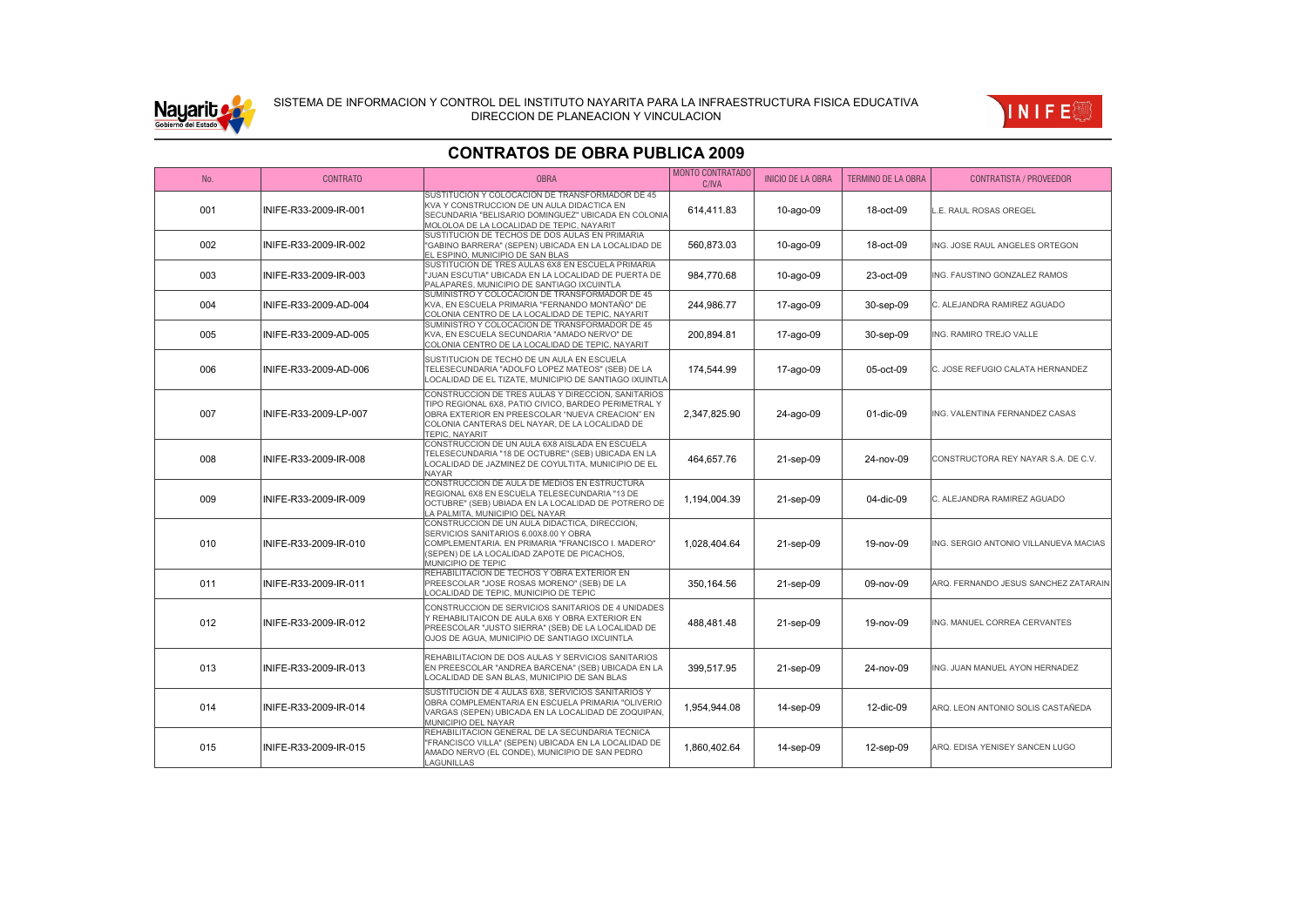



#### No. CONTRATO OBRA MONTO CONTRATADO MONTO CONTRATADO | INICIO DE LA OBRA | TERMINO DE LA OBRA | CONTRATISTA / PROVEEDOR 016 INIFE-R33-2009-LP-016-1 CONSTRUCCION DE UN AULA DE MEDIOS EST. REGIONAL 6.00X8.00 EN ESCUELA TELESECUNDARIA "ALBERTO GONZALEZ GUZMAN" (SEB) UBICADA EN LA LOCALIDAD DE EL CENTENARIO, MUNICIPIO DE ACAPONETA 519,748.33 21-sep-09 29-nov-09 017 INIFF-R33-2009-LP-016-2 REHABILITACION DE SERVICIOS SANITARIOS, IMPERMEABILIZACION DE 2 AULAS Y OBRA EXTERIOR EN ESCUELA TELESECUNDARIA "IRINEO AVENA FONSECA" (SEB), UBICADA EN LA LOCALIDAD DE EL TEJON (EL CAJON), MUNICIPIO DE ACAPONETA 486,814.83 21-sep-09 19-nov-09 018 |INIFE-R33-2009-LP-017-1 REHABILITACION GENERAL EN LA ESCUELA PRIMARIA "EMILIANO ZAPATA" (SEPEN), UBICADA EN LA LOCALIDAD DE POTRERO DE LA PALMITA, MUNICIPIO DE EL NAYAR 744,364.21 | 21-sep-09 | 04-nov-09 019 INIFE-R33-2009-LP-017-2 ENLOSETADO DE TRES AULAS DIDACTICAS UBICADAS EN EDIFICIO REGIONAL EN TELESECUNDARIA "EMILIANO ZAPATA" (SEB), UBICADA EN LA LOCALIDAD DE LO DE LAMEDO, MUNICIPIO DE TEPIC 142,580.89 21-sep-09 19-nov-09 020 INIFE-R33-2009-LP-018-1 SUSTITUCION DE IMPERMEABILIZANTE EN TODO EL MODULO PRINCIPAL Y CAMBIO DE PENDIENTE DE AZOTEA, SUSTITUCION DE BAJANTES POR GARGOLAS EN LA PRIMARIA "JUAN ESCUTIA" (SEPEN) UBICADA EN LA LOCALIDAD DE TEPIC, MUNICIPIO DE TEPIC 485,091.60 21-sep-09 09-nov-09 021 INIFF-R33-2009-LP-018-2 CONSTRUCCION DE UN AULA DIDACTICA EN ESCUELA SECUNDARIA "RAMONA CECEÑA" COL. INFONAVIT LOS FRESNOS (SEB), DE LA LOCALIDAD DE TEPIC, MUNICIPIO DE TEPIC 421,399.57 21-sep-09 19-nov-09 022 INIFE-R33-2009-LP-019-1 REHABILITACION DE INSTALACIONES ELECTRICAS EN AUDITORIO DE ESCUELA PRIMARIA "PRESIDENTE ALEMAN" (SEB), DE LA LOCALIDAD DE TEPIC, MUNICIPIO DE TEPIC 108,100.03 21-sep-09 09-sep-05 023 INIFE-R33-2009-LP-019-2 CONSTRUCCION DE AULA DE MEDIOS U-2C DE 4 E.E. PLANTA ALTA, EN ESCUELA SECUNDARIA "JUAN ESCUTIA" CIL. LOS SAUCES (SEB), DE LA LOCALIDAD DE TEPIC, MUNICIPIO DE TEPIC 795,055.21 21-sep-09 04-dic-09 024 INIFE-R33-2009-LP-020-1 OBRA 1.- CONSTRUCCION DE SERVICIOS SANITARIOS, OBRA COMPLEMENTARIA, Y REHABILITACION DE UN AULA EN LA TELESECUNDARIA "EUSTACIO GUTIERREZ RENTERIA" (SEB), DE LA LOCALIDAD DE EL TRAPICHE, MUNICIPIO DE LA YESCA 496,693.13 21-sep-09 29-nov-09 025 INIFE-R33-2009-LP-020-2 CONSTRUCCION DE UN AULA 6.00X8.00 AISLADA Y OBRA EXTERIOR EN PREESCOLAR "NUNUCHI" (SEB), DE LA LOCALIDAD DE TEPIC, MUNICIPIO DE TEPIC 273,700.90 21-sep-08 19-nov-09 026 INIFE-R33-2009-LP-021-1 REHABILITACION GENERAL DE RED ELECTRICA, Y MODULO DE TRES AULAS Y SERVICIOS SANITARIOS, EN LA ESCUELA PRIMARIA "FRANCISCO GONZALEZ BOCANEGRA" (SEB), DE LA LOCALIDAD DE TEPIC, MUNICIPIO DE TEPIC 665,986.87 21-sep-08 19-nov-09 027 INIFE-R33-2009-LP-021-2 CONSTRUCCION DE UN AULA 6.00X8.00 AISLADA EN PREESCOLAR "NAYARIT" (SEPEN), DE LA LOCALIDAD DE TEPIC, MUNICIPIO DE TEPIC 283,884.09 21-sep-08 19-nov-09 028 INIFE-R33-2009-LP-022 CONSTRUCION DE LABORATORIO POLIFUNCIONAL EN ESTRUCTURA U-1C, OBRA COMPLEMENTARIA Y OBRA EXTERIOR EN ESCUELA SECUNDARIA GENERAL "JOSE REVUELTAS" COL. 2 DE AGOSTO (SEB), DE LA LOCALIDAD DE TEPIC, MUNICIPIO DE TEPIC 1,130,891.65 21-sep-09 04-dic-09 ARQ, FERNANDO JESUS SANCHEZ ZATARAIN 029 INIFF-R33-2009-LP-023-1 SUSTITUCION DE BARDEO DE MURO DE CONTENCION Y REHABILITACION DE SERVICIOS SANITARIOS EN LA ESCUELA TELESECUNDARIA "MIGUEL SALAZAR" (SEB) DE LA LOCALIDAD DE CUMBRES DE HUICICILA (LA CUMBRE) MUNICIPIO DE COMPOSTELA 806,484.01 28-sep-09 01-dic-09 030 INIFE-R33-2009-LP-023-2 CONSTRUCCION DE UN AULA DIDACTICA EN ESTRUCTURA REGIONAL 6X8 EN ESCUELA PRIMARIA "JAIME TORRES BODET" COL. SALVADOR SANCHEZ VAZQUEZ (SEPEN), DE LA 292,162.19 28-sep-09 21-nov-09 ING. HECTOR SILVA GONZALEZ ING. SERGIO ARTURO MALDONADO GRADILLA SERGIO ENRIQUE VELASCO RIVERA C. ZULEMA OLAGUE TLAPANCO ING. MANUEL CORREA CERVANTES CONSTRUCCIONES Y ABASTECIMIENTOS MOGGO S.A. DE C.V. ING. FAUSTINO PLASCENCIA BERNAL

LOCALIDAD DE XALISCO, MUNICIPIO DE XALISCO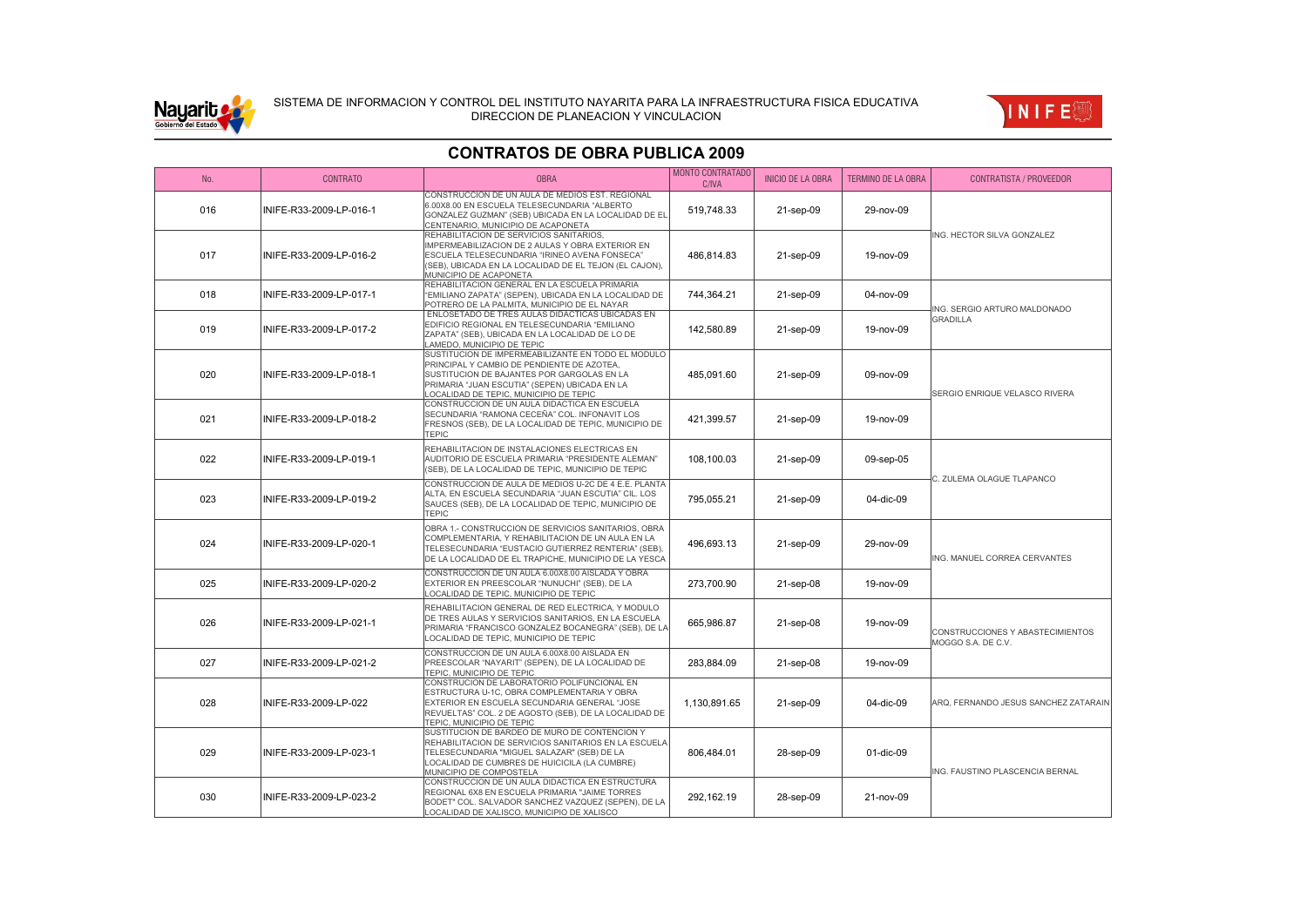

### SISTEMA DE INFORMACION Y CONTROL DEL INSTITUTO NAYARITA PARA LA INFRAESTRUCTURA FISICA EDUCATIVA DIRECCION DE PLANEACION Y VINCULACION



#### No. CONTRATO OBRA MONTO CONTRATADO MONTO CONTRATADO | INICIO DE LA OBRA | TERMINO DE LA OBRA | CONTRATISTA / PROVEEDOR 031 | INIFE-R33-2009-LP-024-1 REHABILITACION DE TRES AULAS, DIRECCION Y SERVICIOS SANITARIOS EN LA ESCUELA TELESECUNDARIA "MONICA SOTO PONCE" (SEB) DE LA LOCALIDAD DE LA HIGUERITA (LA ESCONDIDA, PASO REAL), MUNICIPIO DE SANTIAGO IXCUINTLA 618,887.06 28-sep-09 26-nov-09 032 INIFE-R33-2009-LP-024-2 CONSTRUCCION DE UN AULA DIDACTICA 6X8 AISLADA Y OBRA COMPLEMENTARIA EN ESCUELA PRIMARIA "16 DE SEPTIEMBRE" (SEPEN) EN LA LOCALIDAD DE LA LIBERTAD, MUNICIPIO DE SAN BLAS 330,510.23 28-sep-09 21-nov-09 033 INIFE-R33-2009-LP-025-1 REHABILITACION DE SERVICIOS SANITARIOS EN LA ESCUELA TELESECUNDARIA "ROSALIO MORALES BERNAL" (SEB) DE LA LOCALIDAD DE MARQUEZADO, MUNICIPIO DE AHUACATLAN 177,747.59 **28-sep-09** 16-nov-09 034 INIFE-R33-2009-LP-025-2 REHABILITACION DE AULA DIDACTICA, SERVICIOS SANITARIOS Y OBRA EXTERIOR EN LA TELESECUNDARIA "BENITO JUAREZ" (SEB) DE LA LOCALIDAD DE TATEPUZCO, MUNICIPIO DE LA YESCA 279,990.82 28-sep-09 26-nov-09 035 INIFE-R33-2009-LP-025-3 CONSTRUCCION DE SERVICIOS SANITARIOS DE 8 UD. DE 6X6 AISLADOS Y OBRA COMPLEMENTARIA EN EL PREESCOLAR "15 DE MAYO" COL. 15 DE MAYO (SEPEN), DE LA LOCALIDAD DE TEPIC, MUNICIPIO DE TEPIC 480,218.66 28-sep-09 26-sep-09 036 INIFE-R33-2009-LP-026 REHABILITACION GENERAL Y PORTICO EN ESCUELA PRIMARIA "CONSTITUCION DE 1857" (SEB), DE LA LOCALIDAD DE TECUALA, MUNICIPIO DE TECUALA 3,323,146.75 28-sep-09 11-dic-09 GRUPO LEYMAN S.A. DE C.V. 037 INIFE-R33-2009-LP-027 CONSTRUCCION DE SERVICIOS SANITARIOS DE 6 UNIDADES EN ESCUELA TELESECUNDARIA "VENUSTIANO CARRANZA" (SEB) DE LA LOCALIDAD DE SAN FRANSISCO, MUNICIPIO DE .<br>FI NAYAR 668,425.75 28-sep-09 29-oct-39 CONSTRUCTORA BRYKERS S.A. DE C.V. 038 INIFE-R33-2009-LP-028-1 REHABILITACION DE SERVICIOS SANITARIOS EN PRIMARIA "MA. TERESA VERDUZCO" (SEPEN) EN LA LOCALIDAD DE VILLA HIDALGO (EL NUEVO), MUNICIPIO DE SANTIAGO IXCUINTLA 243,395.81 01-oct-09 21-feb-76 039 INIFE-R33-2009-LP-028-2 CONSTRUCCION DE SERVICIOS SANITARIOS EN PREESCOLAR "MANUEL CERVANTES IMAZ" (SEB) DE LA LOCALIDAD DE TRIGOMIL, MUNICIPIO DE XALISCO 319,884.86 01-oct-09 23-jul-85 040 INIFE-R33-2009-LP-028-3 REHABILITACION GENERAL DE LA RED ELECTRICA EN LA ESCUELA SECUNDARIA "FRANCISCO BENITEZ SILVA" (SEB) DE LA LOCALIDAD DE TEPIC, MUNICIPIO DE TEPIC 129,672.42 01-oct-09 11-oct-64 041 INIFE-R33-2009-LP-029-1 CONSTRUCCION DE UN AULA DE 6.00X8.00 AISLADA, EN EL PREESCOLAR "GUADALUPE GOMEZ MARQUEZ" (SEPEN) DE LA COLONIA 2 DE AGOSTO, DE LA LOCALIDAD DE TEPIC, MUNICIPIO DE TEPIC 315,960.97 01-oct-09 25-oct-74 042 INIFE-R33-2009-LP-029-2 REHABILITACION DE TECHO DEL MODULO DE 2 PLANTAS Y SERVICIOS SANITARIOS EN ESCUELA PRIMARIA "MANUEL NAVARRETE" (SEB), DE LA LOCALIDAD DE TECUALA, MUNICIPIO DE TECUALA 373,259.41 01-oct-09 12-sep-31 043 INIFE-R33-2009-LP-030 CONSTRUCCION DE PATIO-CANCHA, REHABILITACION DE SERVICIOS SANITARIOS, ANDADORES E IMPERMEABILIZACION DE TECHOS DE 4 AULAS EN LA ESCUELA TELESECUNDARIA "ALEJANDRO AGRAZ" (SEB) DE LA LOCALIDAD EL ZOPILOTE, MUNICIPIO DE RUIZ 1,168,778.71 01-oct-09 02-oct-09 ARQ, CRUZ GUADALUPE GARCIA ACEDO 044 INIFE-R33-2009-LP-031-1 CONSTRUCCION DE DOS AULAS DIDACTICAS, DIRECCION-BODEGA EN ESCUELA PRIMARIA "ADOLFO LOPEZ MATEOS" (SEPEN) DE LA LOCALIDAD DE MEZCALITOS, MUNICIPIO DE BAHIA DE BANDERAS 993,945.67 01-oct-09 29-ene-31 045 INIFE-R33-2009-LP-031-2 CONSTRUCCION DE DIRECCION Y REHABILITACION DE SERVICIOS SANITARIOS EN ESCUELA TELESECUNDARIA "JUAN ALVAREZ" (SEB) DE LA LOCALIDAD DE CRUZ DE HUANACAXTLE, MUNICIPIO DE BAHIA DE BANDERAS 390,652.50 01-oct-09 26-abr-79 INOVACION, CONSTRUCCIONES Y DISEÑO S.A. DE C.V. CONSTRUCTORA MARALINE S.A. DE C.V. CONSTRUCTORA SAN BLAS S.A. DE C.V. ING. OMAR RAMIREZ GONZALEZ GONZALO BUENO JAURENA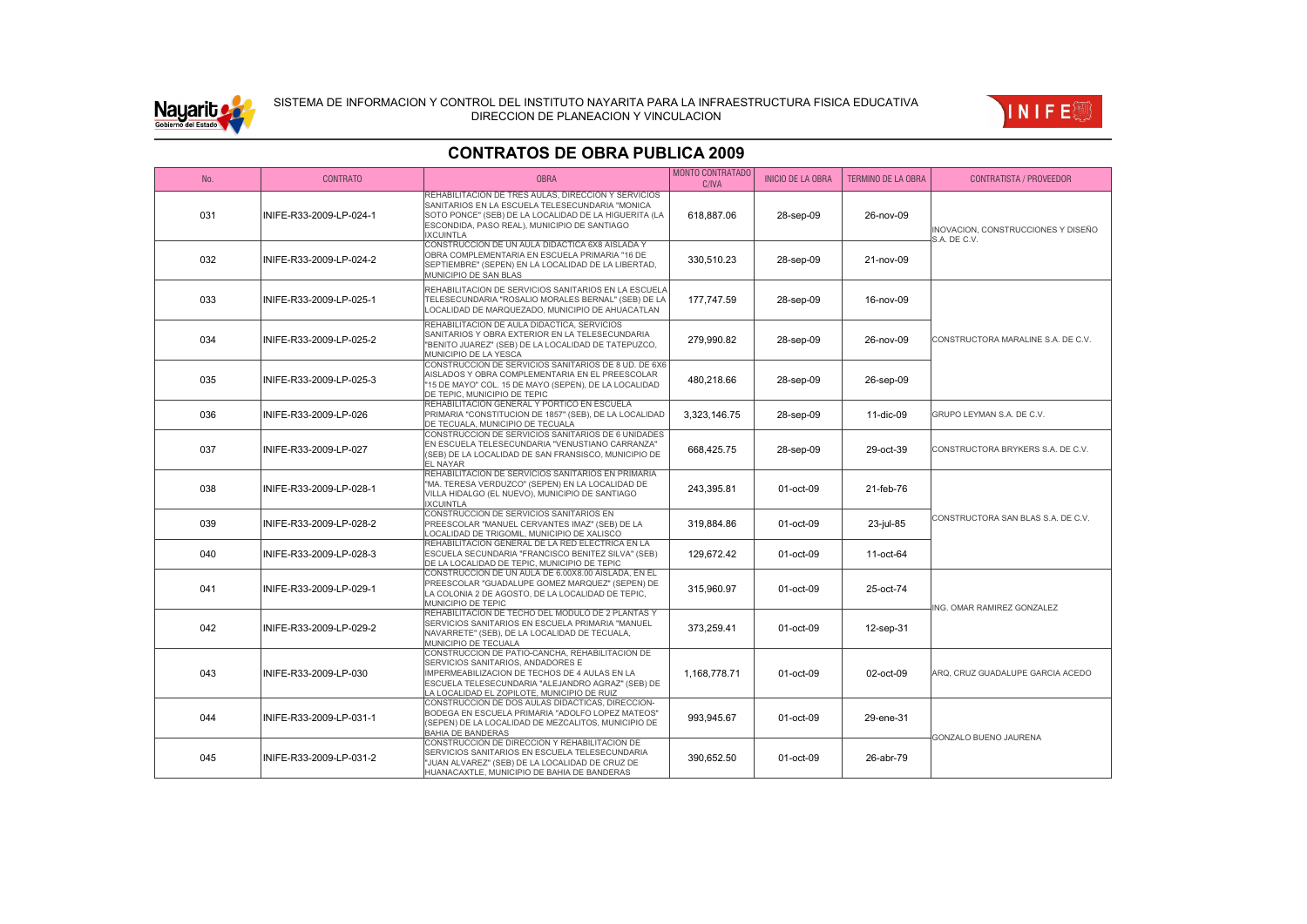



| No. | <b>CONTRATO</b>         | <b>OBRA</b>                                                                                                                                                                                                                                    | <b>MONTO CONTRATADO</b><br>C/IVA | <b>INICIO DE LA OBRA</b> | <b>TERMINO DE LA OBRA</b> | <b>CONTRATISTA / PROVEEDOR</b>                   |
|-----|-------------------------|------------------------------------------------------------------------------------------------------------------------------------------------------------------------------------------------------------------------------------------------|----------------------------------|--------------------------|---------------------------|--------------------------------------------------|
| 046 | INIFE-R33-2009-LP-032-1 | <b>IMPERMEABILIZACION DE TECHOS Y SUSTITUCION DE</b><br>CANCELERIA EN ESCUELA SECUNDARIA "AMADO NERVO"<br>(SEPEN) DE LA LOCALIDAD DE IXTLAN DEL RIO, MUNICIPIO<br><b>XTLAN DEL RIO</b>                                                         | 483,593.48                       | 01-oct-09                | 12-oct-33                 | ING. RAFAEL RIVAS MEJIA                          |
| 047 | INIFE-R33-2009-LP-032-2 | CONSTRUCCION DE UN AULA 6X8 AISLADA EN PREESCOLAR<br>'FEDERICO FROEBEL" (SEPEN) DE LA LOCALIDAD DE<br>AHUACATLAN, MUNICIPIO DE AHUACATLAN                                                                                                      | 330,732.10                       | 01-oct-09                | 06-abr-15                 |                                                  |
| 048 | INIFE-R33-2009-LP-033-1 | REHABILITACION DE RED ELECTRICA EN LA SECUNDARIA<br>"JUSTO SIERRA" (SEB) DE LA LOCALIDAD DE TEPIC,<br>MUNICIPIO DE TEPIC                                                                                                                       | 1,033,463.96                     | 01-oct-09                | 10-abr-39                 | LUIS ENRIQUE ZARAGOZA JIMENEZ                    |
| 049 | INIFE-R33-2009-LP-033-2 | CONSTRUCCION DE SERVICIOS SANITARIOS Y OBRA<br>COMPLEMENTARIA EN LA ESCUELA TELESECUNDARIA<br>"DANIEL VAZQUEZ PERALTA" (SEB) DE LA LOCALIDAD DE<br>HUAJUQUILLA, MUNICIPIO DE TECUALA                                                           | 366,236.13                       | 01-oct-09                | $20$ -jun-12              |                                                  |
| 050 | INIFE-R33-2009-LP-034-1 | CONSTRUCCION DE DIRECCION-SERVICIOS SANITARIOS DE 8<br>UNIDADES EN ESTRUCTURA 6X8 REGIONAL Y OBRA<br>COMPLEMENTARIA EN ESCUELA PRIMARIA "CORREGIDORA"<br>(SEPEN) EN COLONIA CORREGIDORA DE LA LOCALIDAD DE<br>SAN CAYETANO, MUNICIPIO DE TEPIC | 493,991.72                       | 01-oct-09                | 01-abr-62                 | <b>JOSE RIVAS SANTIAGO</b>                       |
| 051 | INIFE-R33-2009-LP-034-2 | CONSTRUCCION DE AULA 6X8 AISLADA, BARDEO Y ANDADOR<br>EN PREESCOLAR "ESTEBAN BACA CALDERON" (SEPEN) DE<br>LA LOCALIDAD DE LOS CORCHOS, MUNICIPIO DE SANTIAGO<br><b>IXCUINTLA</b>                                                               | 432,313.77                       | 01-oct-09                | 19-may-93                 |                                                  |
| 052 | INIFE-R33-2009-LP-035-1 | CONSTRUCCION DE SERVICIOS SANITARIOS DE 4 UNIDADES<br>EN LA ESCUELA TELESECUNDARIA "AMADO NERVO" (SEB) DE<br>LA LOCALIDAD DE NOVILLERO, MUNICIPIO DE TECUALA                                                                                   | 256.145.57                       | 12-oct-09                | 30-ene-11                 |                                                  |
| 053 | INIFE-R33-2009-LP-035-2 | CONSTRUCCION DE SERVICIOS SANITARIOS DE 8 UNIDADES<br>EN ESTRUCTURA REGIONAL 6X6 Y OBRA COMPLEMENTARIA<br>EN ESCUELA TELESECUNDARIA "LUIS VILLA CASTAÑEDA"<br>(SEB) DE LA LOCALIDAD EL RESBALON, MUNICIPIO DE<br><b>ACAPONETA</b>              | 601.131.57                       | 12-oct-09                | 14-ago-55                 | ARQ. AMPARO DEYANIRA ALVAREZ<br><b>RODRIGUEZ</b> |
| 054 | INIFE-R33-2009-LP-035-3 | CONSTRUCCION DE AULA 6.00X5.30 M. AISLADA EN<br>PREESCOLAR "BERTHA VON GLUMER" COLONIA MANCILLAS<br>(SEPEN) DE LA LOCALIDAD DE TECUALA, MUNICIPIO DE<br><b>TECUALA</b>                                                                         | 291,122.14                       | 12-oct-09                | 04-nov-06                 |                                                  |
| 055 | INIFE-R33-2009-LP-036-1 | CONSTRUCCION DE SERVICIOS SANITARIOS DE 8 UNIDADES<br>EN ESTRUCTURA REGIONAL 6X6 AISLADOS Y OBRA<br>COMPLEMENTARIA EN ESCUELA TELESECUNDARIA<br>"ANTONIO CANO ALATORRE" (SEB), DE LA LOCALIDAD DE<br>CHACALILLA, MUNICIPIO DE SAN BLAS         | 591,785.58                       | 15-oct-09                | 14-ene-30                 | ARQ. JAVIER VILLALOBOS SANDOVAL                  |
| 056 | INIFE-R33-2009-LP-036-2 | CONSTRUCCION DE SERVICIOS SANITARIOS DE 4 UNIDADES<br>Y OBRA COMPLEMENTARIA EN PREESCOLAR "JOSE MARIA<br>MERCADO" (SEB) DE LA LOCALIDAD DE JOSE MARIA<br>MERCADO (EL INFIERNILLO), MUNICIPIO DE SAN BLAS                                       | 317,209.58                       | 15-oct-09                | 10-abr-78                 |                                                  |
| 057 | INIFE-R33-2009-LP-037-1 | CONSTRUCCION DE SERVICIOS SANITARIOS EN<br>ESTRUCTURA 6X5.30 Y OBRA COMPLEMENTARIA EN<br>PREESCOLAR "CALMECAC" (SEB) DE LA LOCALIDAD DE EL<br>RINCON, MUNICIPIO DE TEPIC                                                                       | 518,003.37                       | 15-oct-09                | 12-ene-28                 |                                                  |
| 058 | INIFE-R33-2009-LP-037-2 | CONSTRUCCION DE MODULO DE UN AULA, SERVICIOS<br>SANITARIOS Y DIRECCION ADOSADA A AULA 6.00X8.00<br>EXISTENTE Y OBRA COMPLEMENTARIA EN EL PREESCOLAR<br>"LUIS CASTILLO LEDON" (SEPEN) DE LA LOCALIDAD DE<br>TEPIC, MUNICIPIO DE TEPIC           | 876.583.68                       | 15-oct-09                | 15-oct-09                 | ING. JOSE ANDRES ABUNDIS MENDEZ                  |
| 059 | INIFE-R33-2009-LP-038-1 | CONSTRUCCION DE AULA DIDACTICA AISLADA, DIRECCION-<br>BODEGA AISLADA EN ESTRUCTURA REGIONAL 6X8 Y<br>ANDADORES EN ESCUELA PRIMARIA "NIÑOS HEROES"<br>(SEPEN) DE LA LOCALIDAD DE SAN JOSE DEL VALLE,<br>MUNICIPIO DE BAHIA DE BANDERAS          | 781,291.19                       | 15-oct-09                | 20-nov-48                 | ING. RAMON GONSALEZ UREÑA                        |
| 060 | INIFE-R33-2009-LP-038-2 | CONSTRUCCION DE SERVICIOS SANITARIOS DE 6 U.D. EN<br>ESCUELA PRIMARIA "HEROES DEL PUEBLO" DE COLONIA<br>TIERRA Y LIBERTAD (SEPEN), DE LA LOCALIDAD DE TEPIC,<br>MUNICIPIO DE TEPIC                                                             | 471,443.45                       | 15-oct-09                | 21-jul-00                 |                                                  |